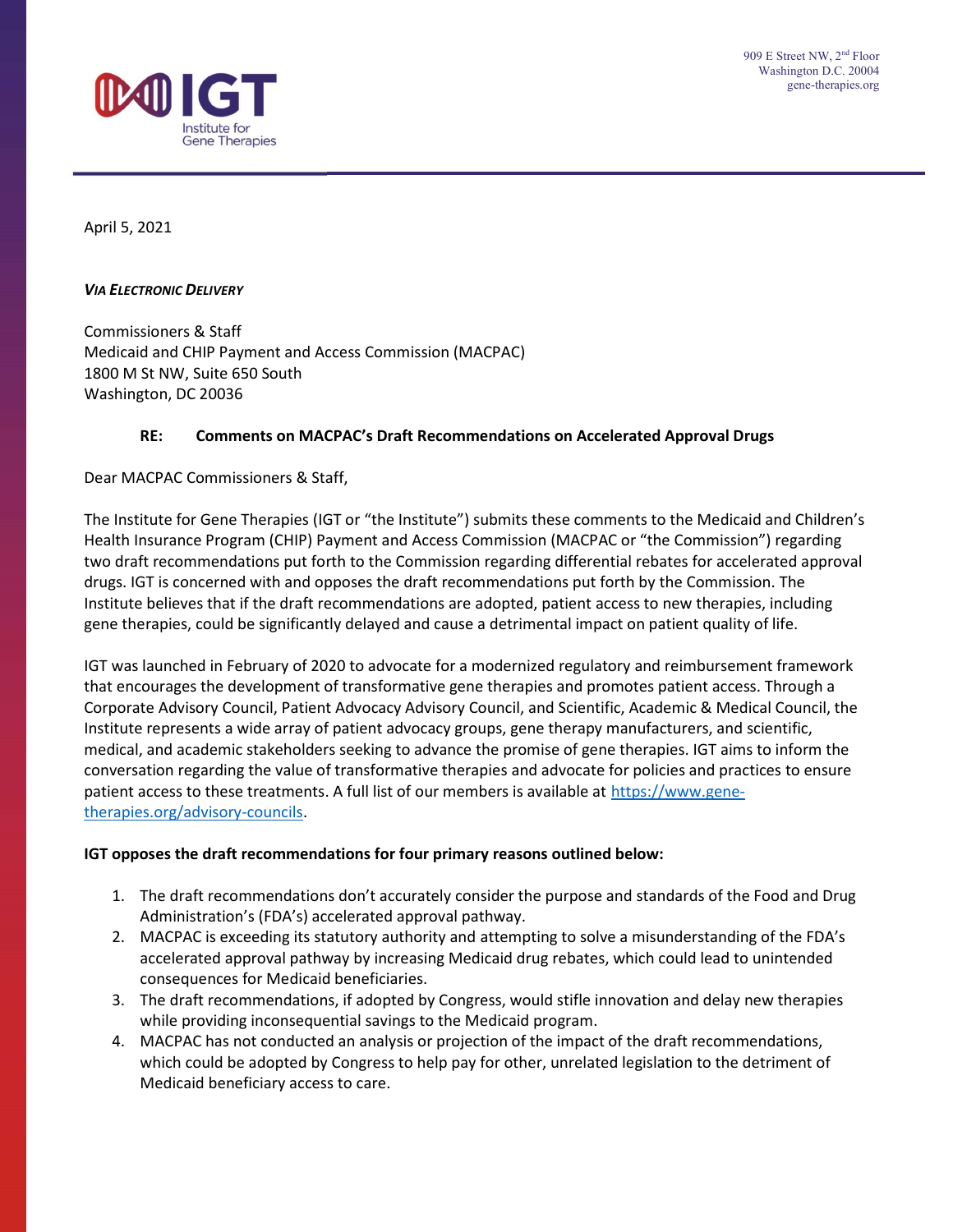# 1. The draft recommendations don't accurately consider the purpose and standards of the FDA's accelerated approval pathway.

In 1992, the FDA established the accelerated approval pathway to enable the approval of drugs for serious or life-threatening conditions that filled an unmet medical need.<sup>1</sup> The pathway was established in response to the growing HIV/AIDS epidemic and to provide access to cancer treatments. Approval is based on a surrogate endpoint, which is a marker (e.g., laboratory measurement, radiographic image, physical sign, or other measure) that is reasonably likely to predict clinical benefit.<sup>2</sup> Using a surrogate endpoint can save valuable years in the drug approval process for patients facing serious or life-threatening illnesses and there is often extensive dialogue between sponsors and FDA prior to an accelerated approval decision. Recognizing the value of accelerated approval, in 2012, Congress authorized the FDA to use the pathway to approve drugs treating rare diseases.<sup>3</sup> All drugs approved via the accelerated approval pathway meet the FDA's gold standard for safety and efficacy and not considered experimental, investigational, or low evidence – that is, they must meet the same statutory standards for safety and effectiveness as drugs granted traditional approval.<sup>4</sup>

Drug companies must still confirm the anticipated clinical benefit of a drug approved under accelerated approval through phase 4 confirmatory trials. If the confirmatory trial demonstrates clinical benefit, the drug is granted traditional approval by the FDA. If the confirmatory trial fails to verify clinical benefit, the FDA may withdraw approval.<sup>5</sup>

As of December 31, 2020, drugs and biologics impacting 253 indications had received approval under the FDA's accelerated approval pathway.<sup>6</sup> These drugs treat serious and life-threatening conditions such as AIDS, cancer, and rare diseases impacting children and adults. Because of the FDA's accelerated approval pathway, each of these treatments has been made available to patients years earlier than otherwise would have been permitted. FDA works with sponsors to determine whether or if an accelerated approval drug should be withdrawn and recent activity by FDA and sponsors has led to several withdrawals.<sup>7</sup>

2. MACPAC is exceeding its statutory authority and attempting to solve a misunderstanding of the FDA's accelerated approval pathway by increasing Medicaid drug rebates, which could lead to unintended consequences for Medicaid beneficiaries.

MACPAC is charged with reviewing the policies of the Medicaid program that affect access to covered items and services under Medicaid (e.g., payment, eligibility, enrollment and retention, benefit and coverage, and quality).<sup>8</sup> MACPAC is not charged with recommending policies to affect the impact of FDA programs. Unfortunately, MACPAC appears to be addressing a perceived lack of incentive for drug manufacturers to complete post-accelerated approval confirmatory trials, while presenting no evidence to support this assertion. Staff presentations presume that increasing the Medicaid drug rebate will serve as an incentive for manufacturers to complete these trials.

8 Social Security Acct § 1900(b).

 $1$  57 Fed. Reg. 58959 (Dec. 11, 1992) (codified at 21 CFR pt. 601 subpt. E).

<sup>2</sup> 21 C.F.R. § 601.41.

<sup>&</sup>lt;sup>3</sup> Food and Drug Administration Safety and Innovation Act of 2012, Pub. L. No. 112-144, 126 Stat. 993-1132 (2012). 4 Guidance for Industry: Expedited Programs for Serious Conditions – Drugss and Biologicals (May 2014), available at: https://www.fda.gov/media/86377/download (last accessed April 1, 2021).

 $5$  21 C.F.R. § 601.43.

<sup>&</sup>lt;sup>6</sup> "CDER Drug and Biologic Accelerated Approvals Based on a Surrogate Endpoint," available at: https://www.fda.gov/media/88907/download (last accessed March 26, 2021).

<sup>&</sup>lt;sup>7</sup> See https://www.raps.org/news-and-articles/news-articles/2021/3/industry-wide-accelerated-approval-review-yields-f.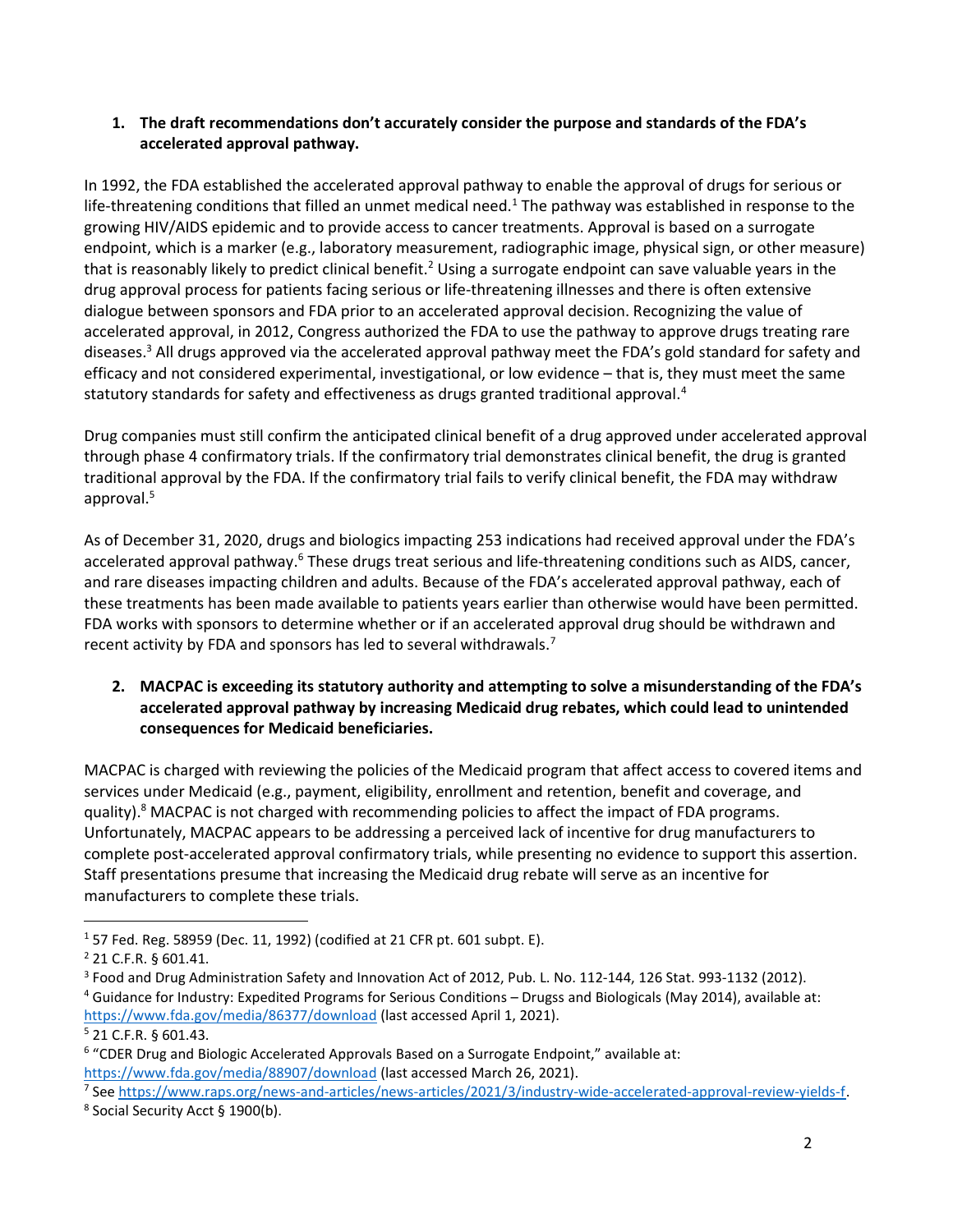IGT recognizes the challenges when companies do not complete confirmatory trials. However, there are often valid clinical reasons why confirmatory trials may be delayed (e.g., identification of eligible patients, manufacturing/supply chain constraints, competing for patients with other trials) and there is a different pathway to address these concerns. Moreover, MACPAC's proposed recommendations do nothing to distinguish those instances in which post-accelerated approval confirmatory trials are delayed for scientifically valid reasons. In fact, we note that there is no such way to take into account this reality because MACPAC was not established to have the expertise to do so nor is the rebate mechanism in the Medicaid Drug Rebate Program sufficiently nuanced or appropriate to pull through such a distinction. The authority over the FDA accelerated approval process, including the completion of confirmatory phase 4 trials, lies solely with the FDA and not MACPAC.<sup>9</sup>

This discussion, and the related recommendations, were borne from MACPAC's analysis of high-cost specialty drugs, the pipeline for such drugs over the next 3-5 years, and the challenges for Medicaid to manage these drugs. In fact, the only "challenge" listed by MACPAC staff as it relates to accelerated approval is "limited evidence" and not completion of confirmatory clinical trials.<sup>10</sup> Again, as described above, the FDA created the accelerated approval pathway to enable the approval of drugs for serious or life-threatening conditions that fill an unmet medical need using a surrogate endpoint. The FDA can only grant approval for a drug under this pathway based on adequate and well-controlled clinical trials establishing that the drug has a surrogate endpoint that is reasonably likely to predict clinical benefit.<sup>11</sup> These regulations, and the accelerated approval pathway, have been so effective at bringing needed therapies to market, that they have not been modified since their adoption in 1992.<sup>12</sup> Rather, as noted above, Congress expanded the pathway to rare diseases in 2012 through the Food and Drug Administration Safety and Innovation Act of 2012.

# 3. The draft recommendations, if adopted by Congress, would stifle innovation and delay new therapies, while providing inconsequential savings to the Medicaid program.

Accelerated approval is used to authorize and provide life-saving treatments to patients who have limited or no other treatment options and suffer from serious and/or life-threatening diseases years in advance of the timeframe required under the traditional FDA approval process. A full trial – which could last the better part of a decade – will unnecessarily rob patients of access to medical advances that could otherwise have provided the chance to slow the pace of their disease or halt progression altogether; this reality could differentially and negatively impact the pediatric population given the diseases for which therapies are being currently developed through the accelerated approval pathway. As MACPAC staff noted in presentation materials from the March 2021 public meeting, these draft recommendations may disincentivize manufacturers from seeking accelerated approval for products due to an increased rebate while confirmatory trials are being completed.<sup>13</sup>

<sup>&</sup>lt;sup>9</sup> Note: FDA has the authority to remove a drug if it does not confirm benefit in the confirmatory trial. See 21 C.F.R. § 601.43(a)(1).

<sup>&</sup>lt;sup>10</sup> MACPAC January 2021 meeting presentation, "Payment and Coverage of High-Cost Specialty Drugs Report from Technical Advisory Panel," available at: https://www.macpac.gov/wp-content/uploads/2021/01/Payment-and-Coverage-of-High-Cost-Specialty-Drugs-Report-from-Technical-Advisory-Panel.pdf (last accessed March 26, 2021). <sup>11</sup> 21 C.F.R. § 601.41.

 $12$  Two technical corrections have been made, see 68 Fed. Reg. 34797 (June 11, 2003) and 70 Fed. Reg. 14984 (Mar. 24, 2005).

<sup>13</sup> MACPAC March 2021 meeting presentation, "High-Cost Specialty Drugs: Moving Towards Recommendations," available at: https://www.macpac.gov/wp-content/uploads/2021/03/High-Cost-Specialty-Drugs-Moving-Towards-Recommendations.pdf (last accessed March 26, 2021).